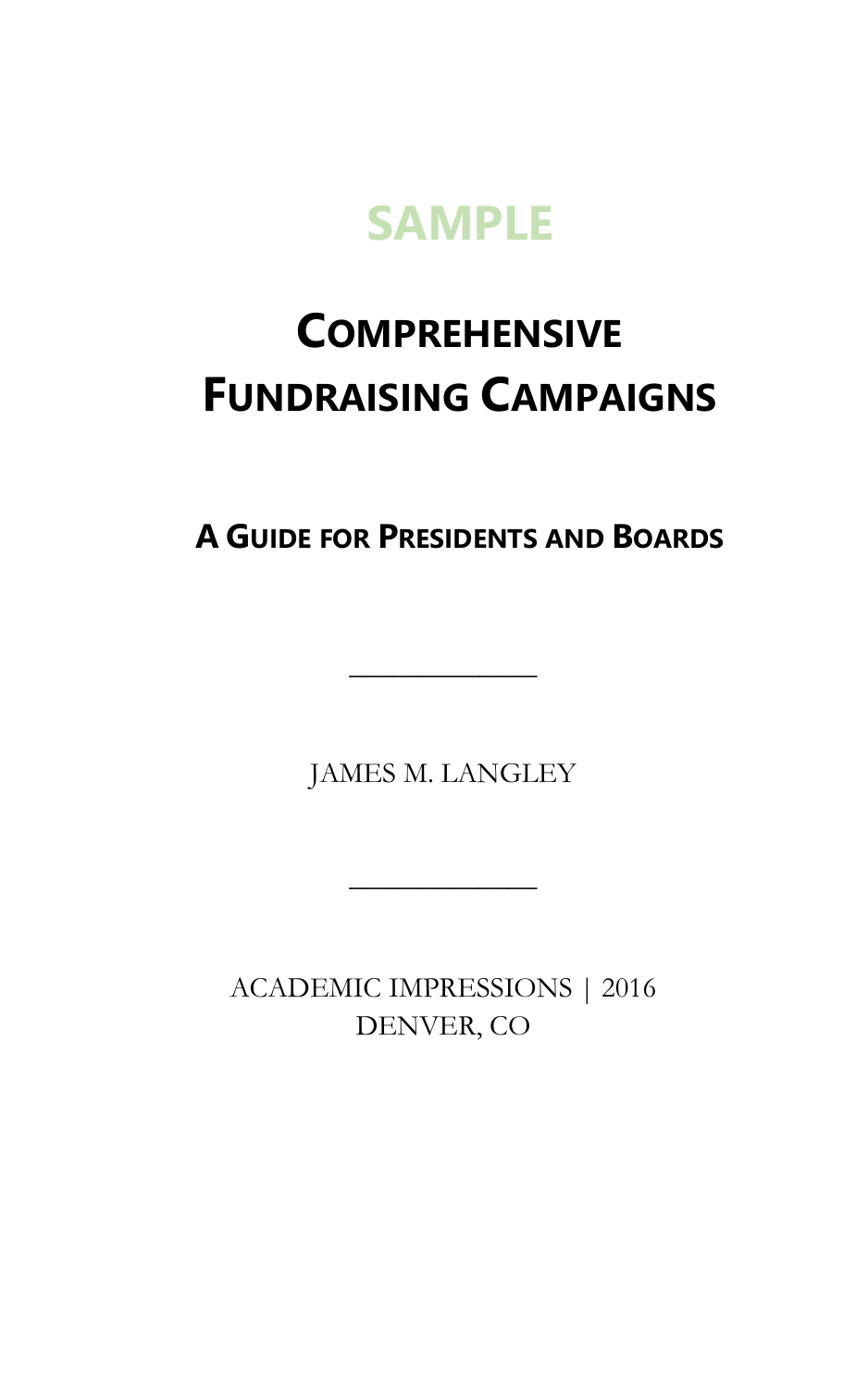Published by Academic Impressions.

CR Mrig Company. 4601 DTC Blvd., Suite 800, Denver, CO 80237.

Copyright © 2016 James Langley.

Cover design by Brady Stanton.

All rights reserved.

No part of this book may be reproduced, or stored in a retrieval system, or transmitted in any form or by any means, electronic, mechanical, photocopying, recording, or otherwise, without express written permission of the publisher.

For reproduction, distribution, or copy permissions, or to order additional copies, please contact the Academic Impressions office at 720.488.6800 or visit:

http://bit.ly/2qbHuLr

Academic Impressions

ISBN: 978-1-948658-06-5

Printed in the United States of America.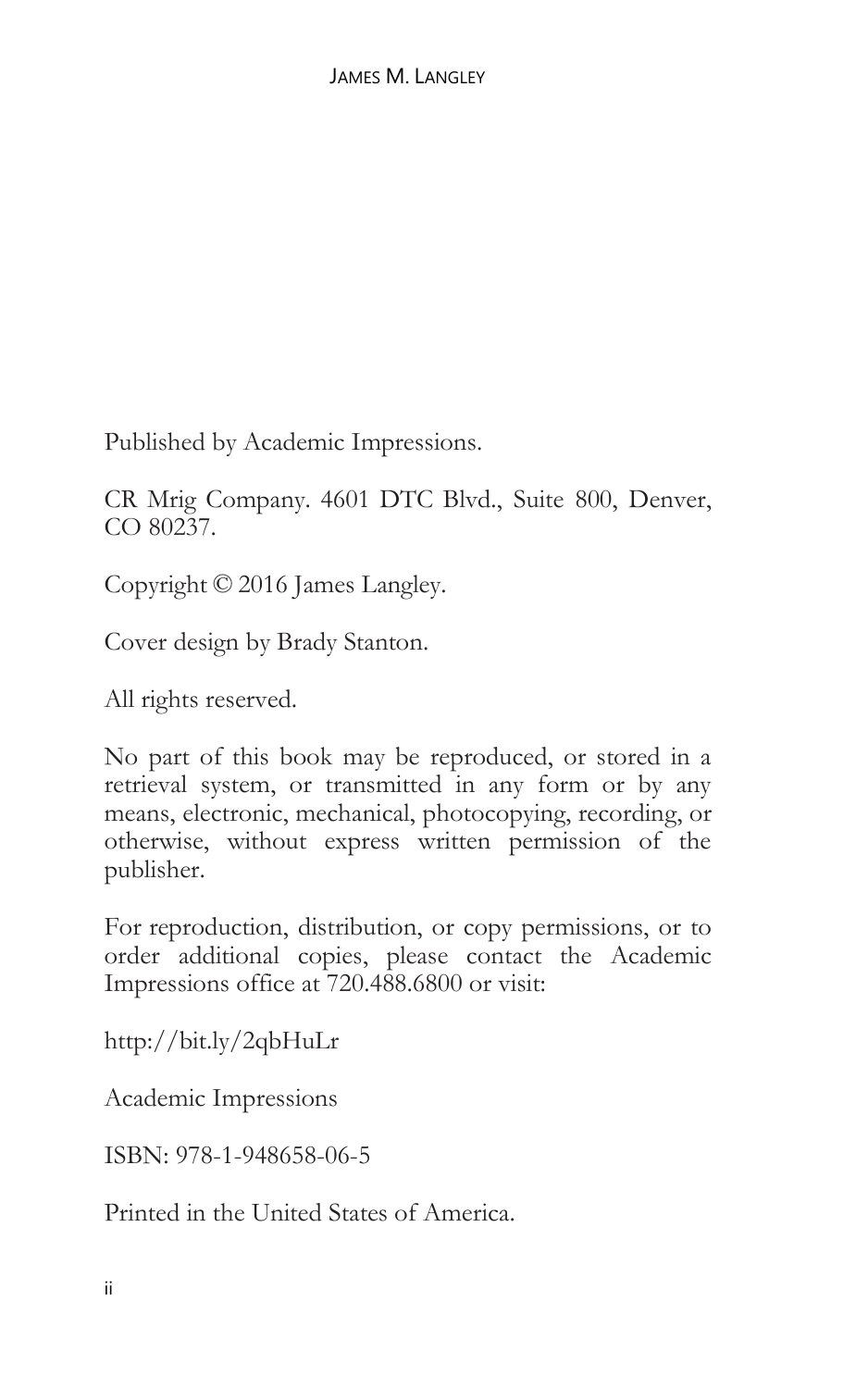# **OTHER BOOKS YOU MAY ENJOY**

*Comprehensive Fundraising Campaigns* is one of a set of of four groundbreaking fundraising guides for university leaders written by James Langley. The others are:

- *- Fundraising for Presidents*
- *- Fundraising for Deans*
- *- Fundraising for Boards*

Securing your institution's financial future isn't just about raising more dollars — it's about creating the conditions that foster continued and increased support. These four books rethink how your president, board members, academic deans, and other key stakeholders support the work of fundraising and donor relationship building. Learn practical strategies for involving those stakeholders at every stage of the donor lifecycle.

"This is is a treasure trove of great advice, forwardthinking reflections, and the tough, but much needed questions that presidents, boards, vice presidents and deans need to ask one another before embarking on a fundraising campaign." *- Matthew T. Lambert, Vice President for University Advancement, William & Mary*

Get all of James Langley's fundraising guides at:

https://www.academicimpressions.com/product/jimlangleys-fundraising-guides-university-leaders/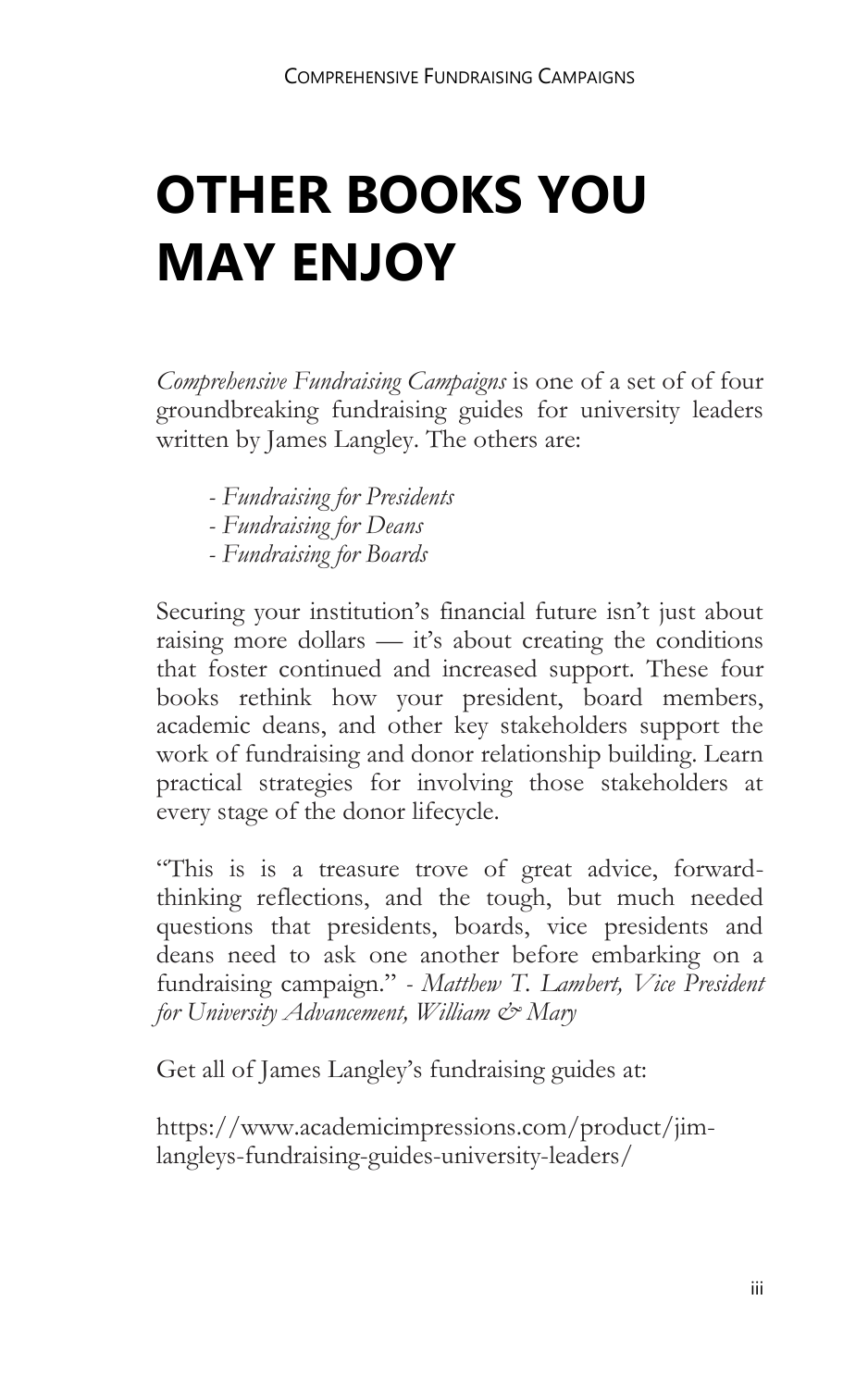#### JAMES M. LANGLEY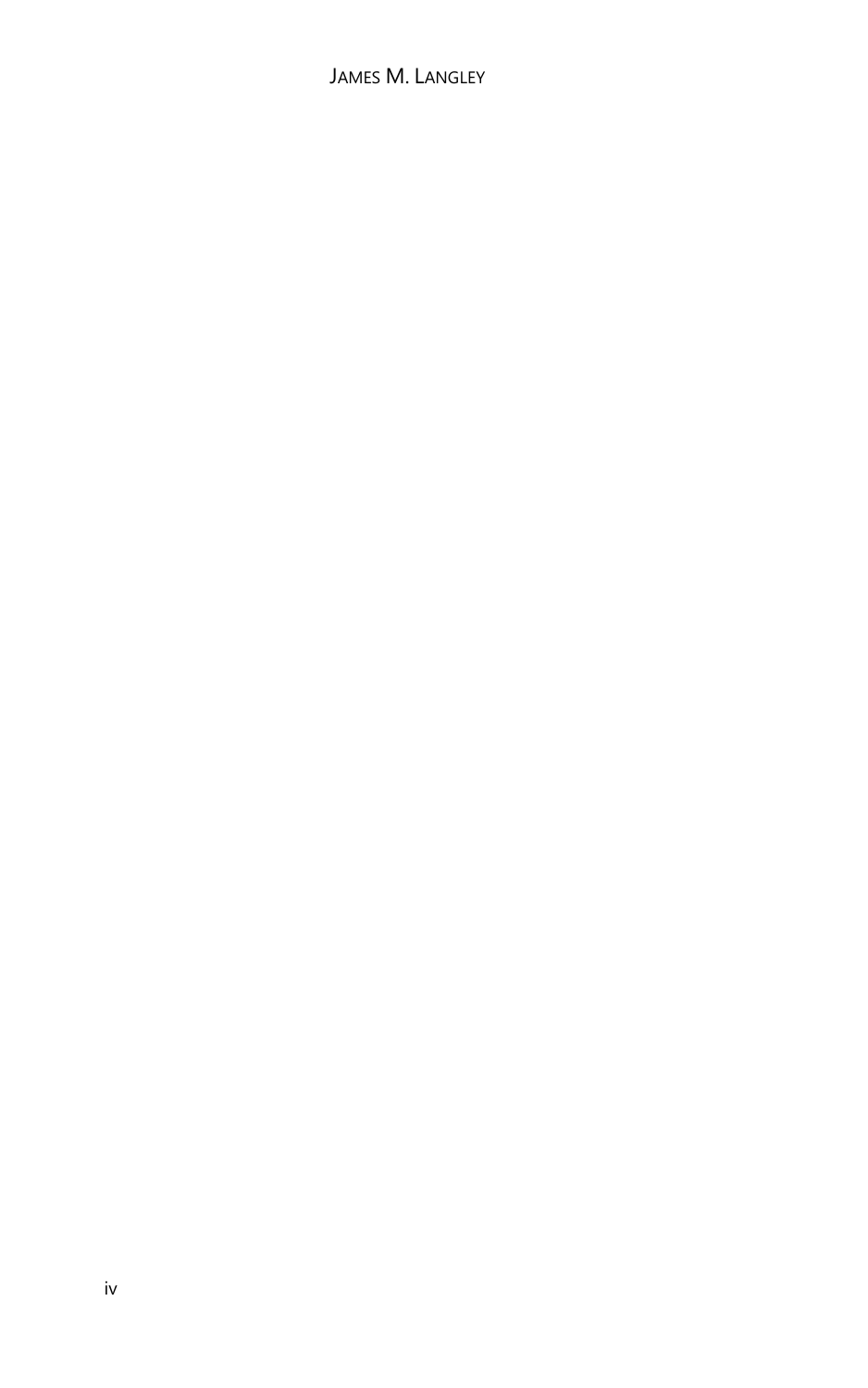# **CONTENTS**

- **1 PREFACE**
- **4 A ROADMAP FOR THIS BOOK**

### **PART 1: PRINCIPLES OF CAMPAIGN SUCCESS**

- **8 INTRODUCTION**
- **13 CHAPTER I: SO MUCH MORE THAN MONEY**
- **23 CHAPTER II: THE CASE OF THE DISAPPOINTING RESULTS**
- 23 Case Study
- 30 Philanthropic Patterns
- 35 Clues and Lessons

#### **50 CHAPTER III: PRESIDENT, VP OF ADVANCEMENT, AND BOARD: THE MOST PRODUCTIVE DIVISION OF LABOR**

- 51 Presidents
- 56 Vice Presidents of Advancement
- 58 Boards—Governing and Advisory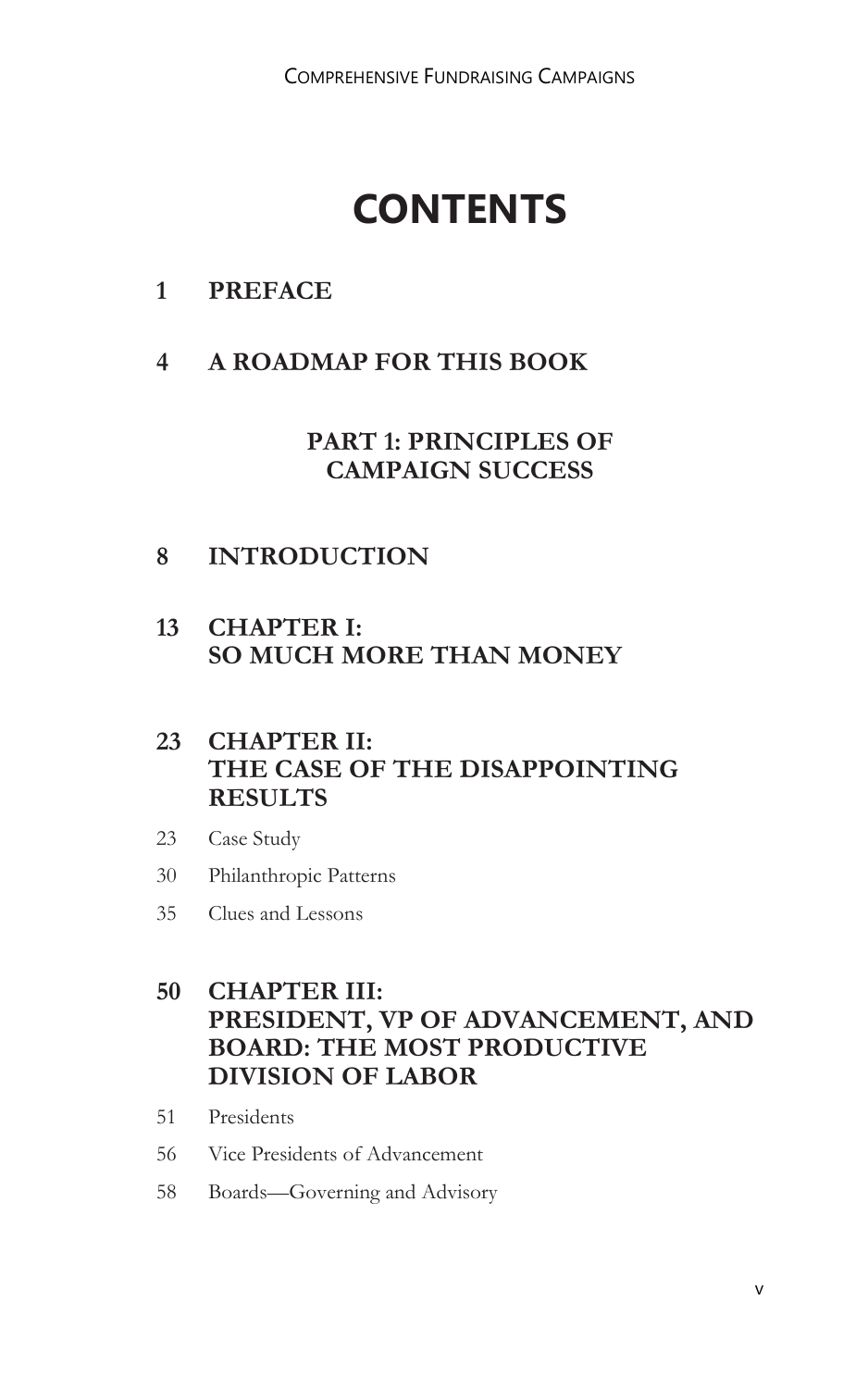### **62 CHAPTER IV: IMAGINING AND IMPLEMENTING BETTER WAYS**

- 63 Donor Pipeline
- 68 Depth of Affliation
- 72 Agency
- 86 Institutional Inflection Point

### **89 CHAPTER V: ADAPTING TO NEW REALITIES**

- 90 The New Campaign Realities
- 98 Redefining Our Terms

#### **104 CHAPTER VI: MAKING EFFECTIVE USE OF CAMPAIGN COUNSEL**

- 109 What to Expect and Not Expect from a Consultant
- 111 Case for Support

#### **PART 2: ORGANIZATION AND EXECUTION**

### **123 CHAPTER VII: FROM PLANNING TO IMPLEMENTATION: THE ROLE OF THE BOARD**

### **133 CHAPTER VIII: THE COMPREHENSIVE CAMPAIGN IN PHASES**

135 Planning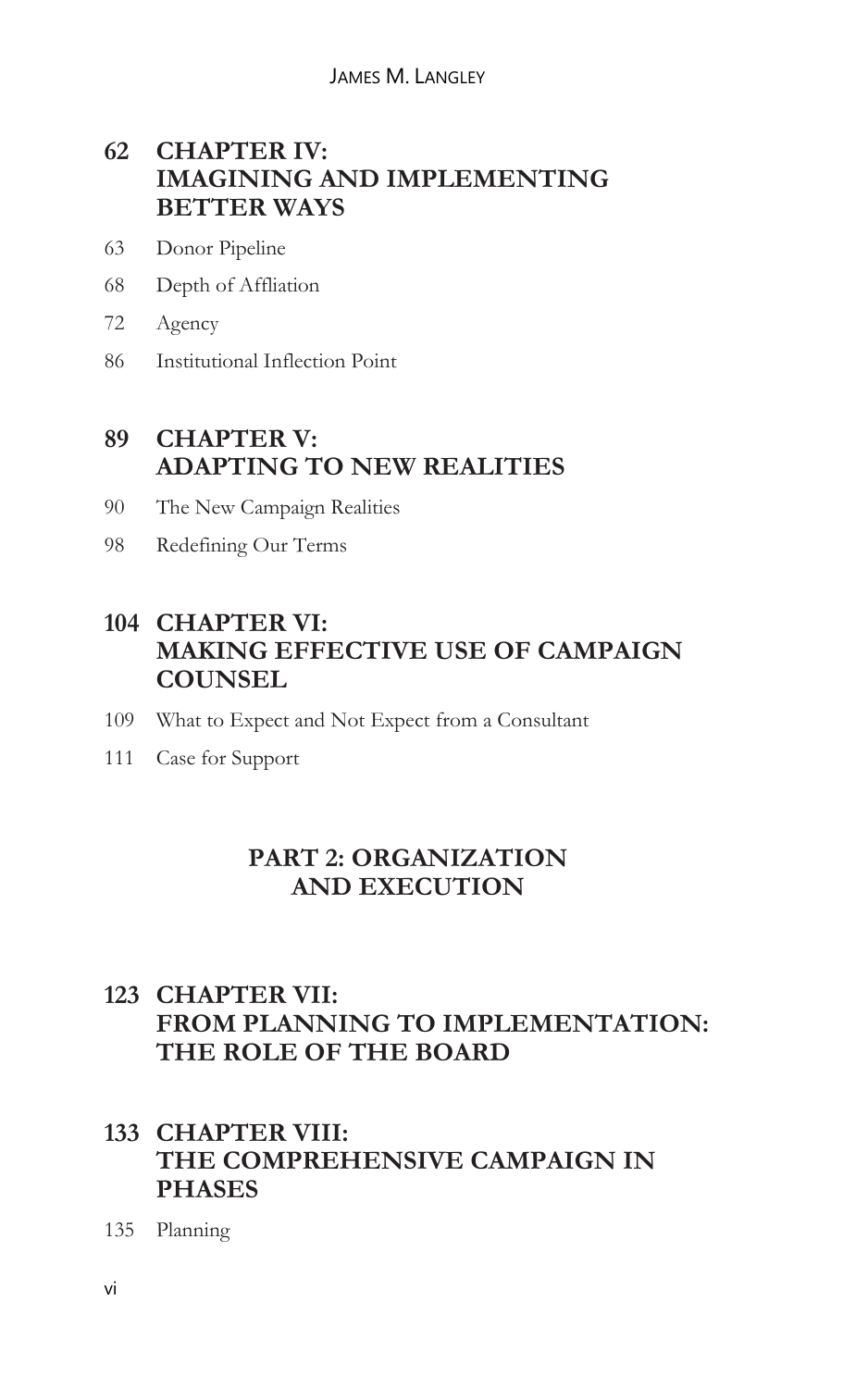#### COMPREHENSIVE FUNDRAISING CAMPAIGNS

- Disciplined Priority Setting
- Constituent Engagement
- Pilot Phase
- Proving Stage
- Strategic Reassessment
- Refocusing Objectives
- Campaign Timelines

#### **CHAPTER IX: THE PRACTICALITIES OF CAMPAIGN PLANNING**

- Projecting Campaign Totals
- Budgeting
- Volunteers
- Stewardship

#### **CHAPTER X: CONCLUDING THOUGHTS**

### **ABOUT THE AUTHOR**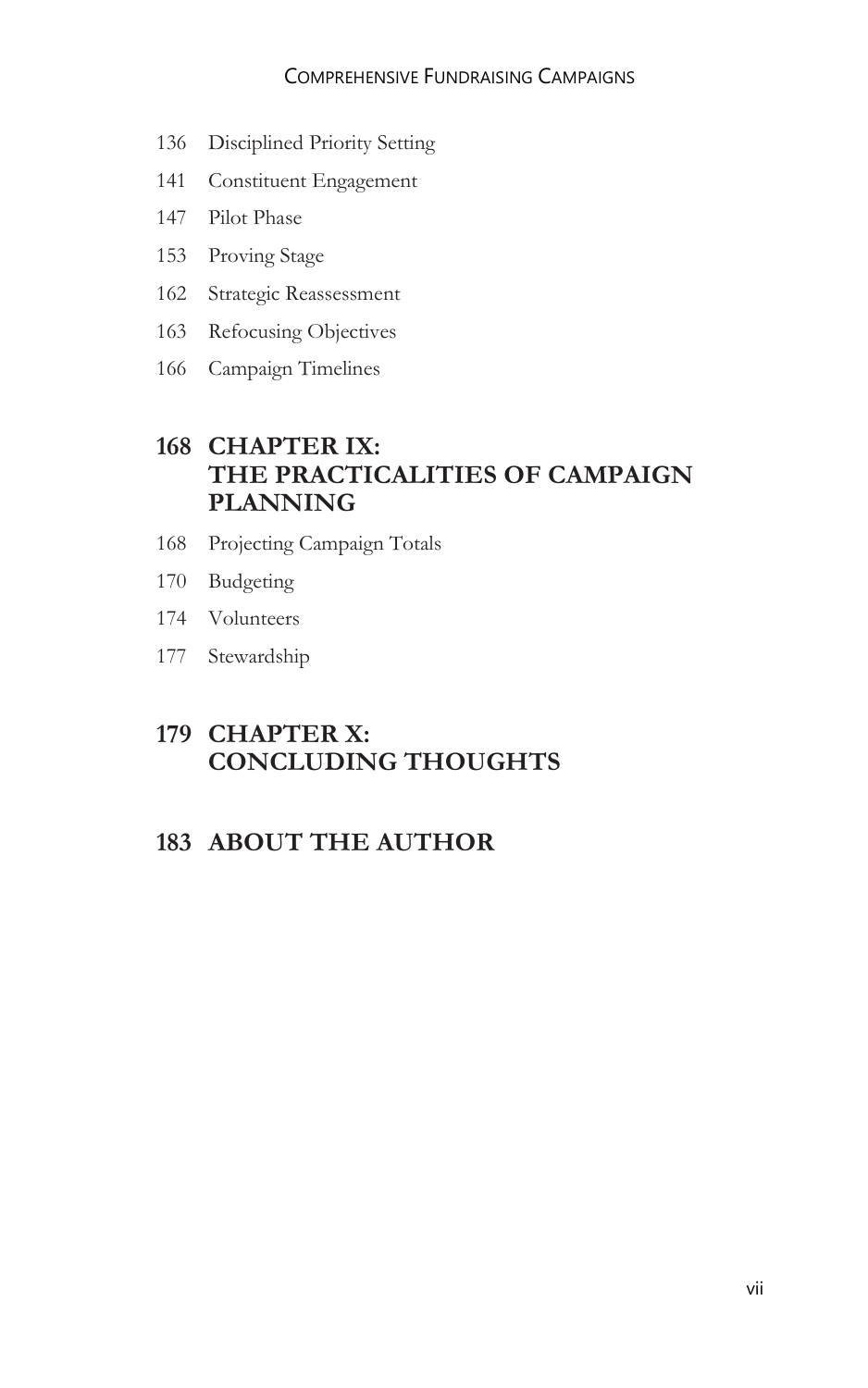#### JAMES M. LANGLEY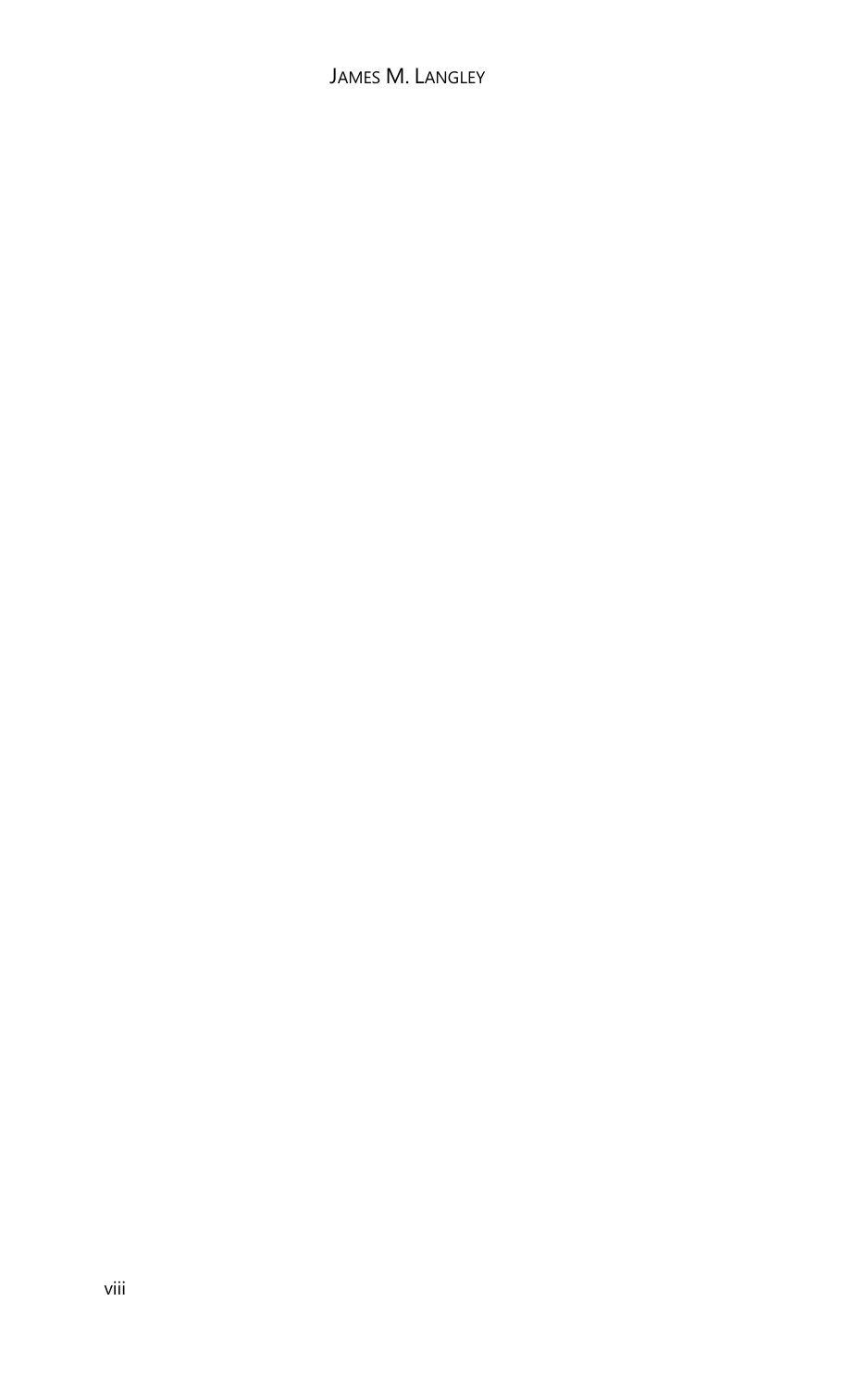# **PREFACE**

In the course of running three university campaigns, and in guiding dozens more as a consultant, I have seen virtually every college or university fall short of its full fundraising potential because of one significant, persistent, and largely unrecognized barrier: competing assumptions held by various institutional leaders about the keys to success and, therefore, the strategies and tactics that are most likely to produce it. Imagine, for instance, if a board chair believes that the key to success is a charismatic president; the president believes it is hiring a charismatic vice president for advancement, and the vice president for advancement believes it is a matter of hiring aggressive, extroverted fundraisers and holding them to meeting precise metrical goals. In those competing expectations, we see the weight of responsibility being shifted to another party, rather than the requisite acceptance of shared responsibility. We also see each party cleaving to a very incomplete part of a more complex reality.

In an earlier book, *Fundraising for Presidents: A Guide*, I stressed the importance of "the triangle of fundraising leadership," composed of the president, the board chair, and the vice president for advancement, and enumerated their shared responsibilities. "If this triangle of fundraising leadership is formed," I wrote, "and each party meets the expectations of the others, the institution will greatly improve its probability of philanthropic success."

If, however, each of these parties holds to a different theory of fundraising success, agreeing to a division of labor will prove difficult. Even if some nominal cohesion is achieved at the outset, it will come under strain as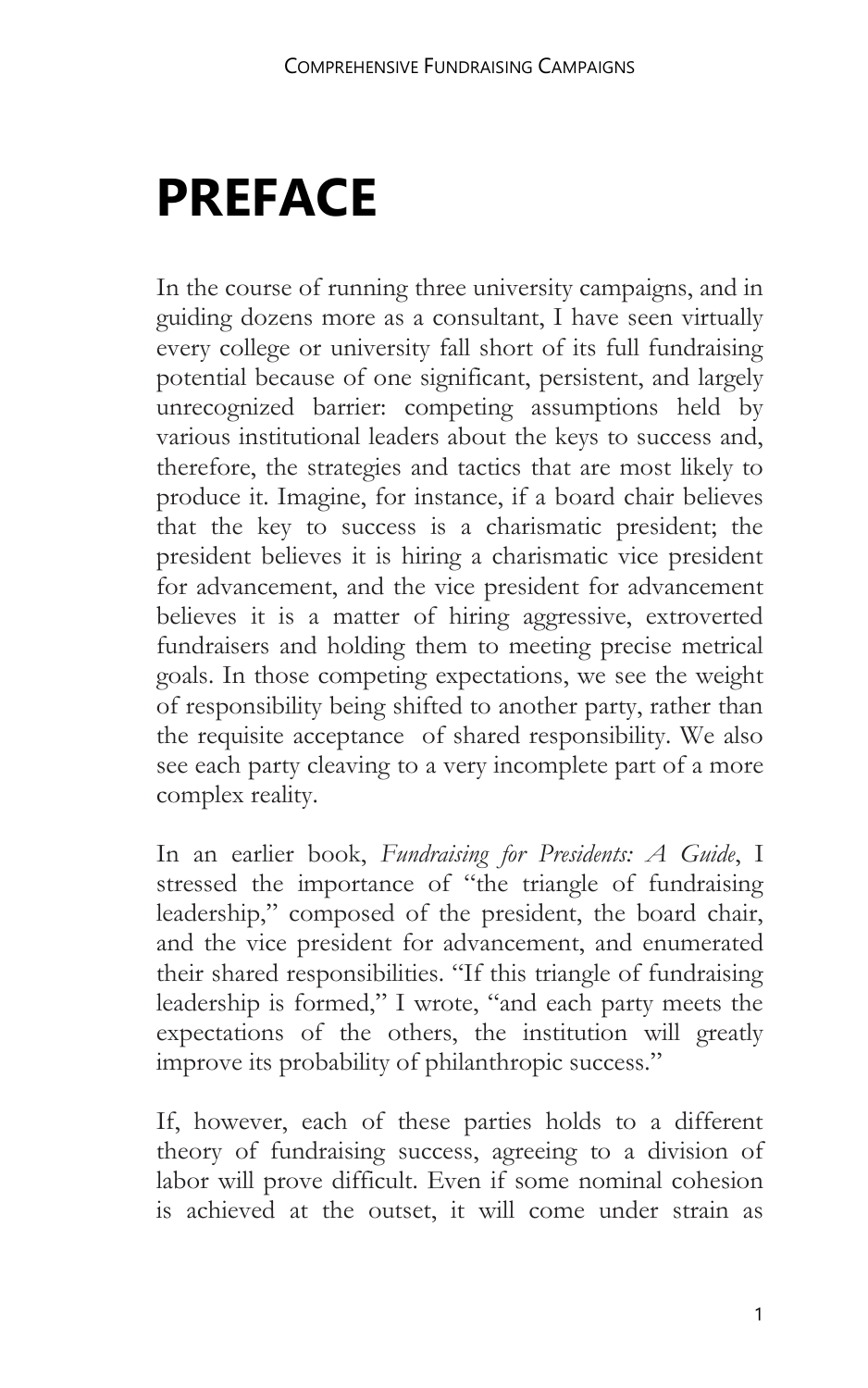difficulties and frustrations are encountered in the course of a campaign.

Or imagine the leadership team of a political campaign composed of individuals with very divergent notions of the key to securing a majority of votes, and each secondguessing the other right up to Election Day.

In a higher education setting, it is not the least bit unusual to find competing assumptions about fundraising success, not only among members of the leadership triangle, but also among individual members of the board, members of the senior administration, and the senior staff of advancement. While a certain amount of this in a large, complex organization is inevitable and never fully resolvable, every effort to minimize it should be made when an institution resolves to conduct a comprehensive campaign.

**A comprehensive campaign, by definition, is the means by which an institution seeks to advance its strategic priorities, an effort that requires focus, the marshaling of its human and financial resources, and the subordination of individual agendas to a common good.**

Institutions of higher learning must rise to the great strategic challenges of the day and develop campaign priorities that are responsive to current and emerging societal needs. Cohesion of purpose and clarity of mission is more important than ever before. This book, therefore, does not aspire to be a "how-to" manual. It seeks to ground board members, presidents, vice presidents for advancement, deans and other critical stakeholders with an objective and comprehensive understanding of what it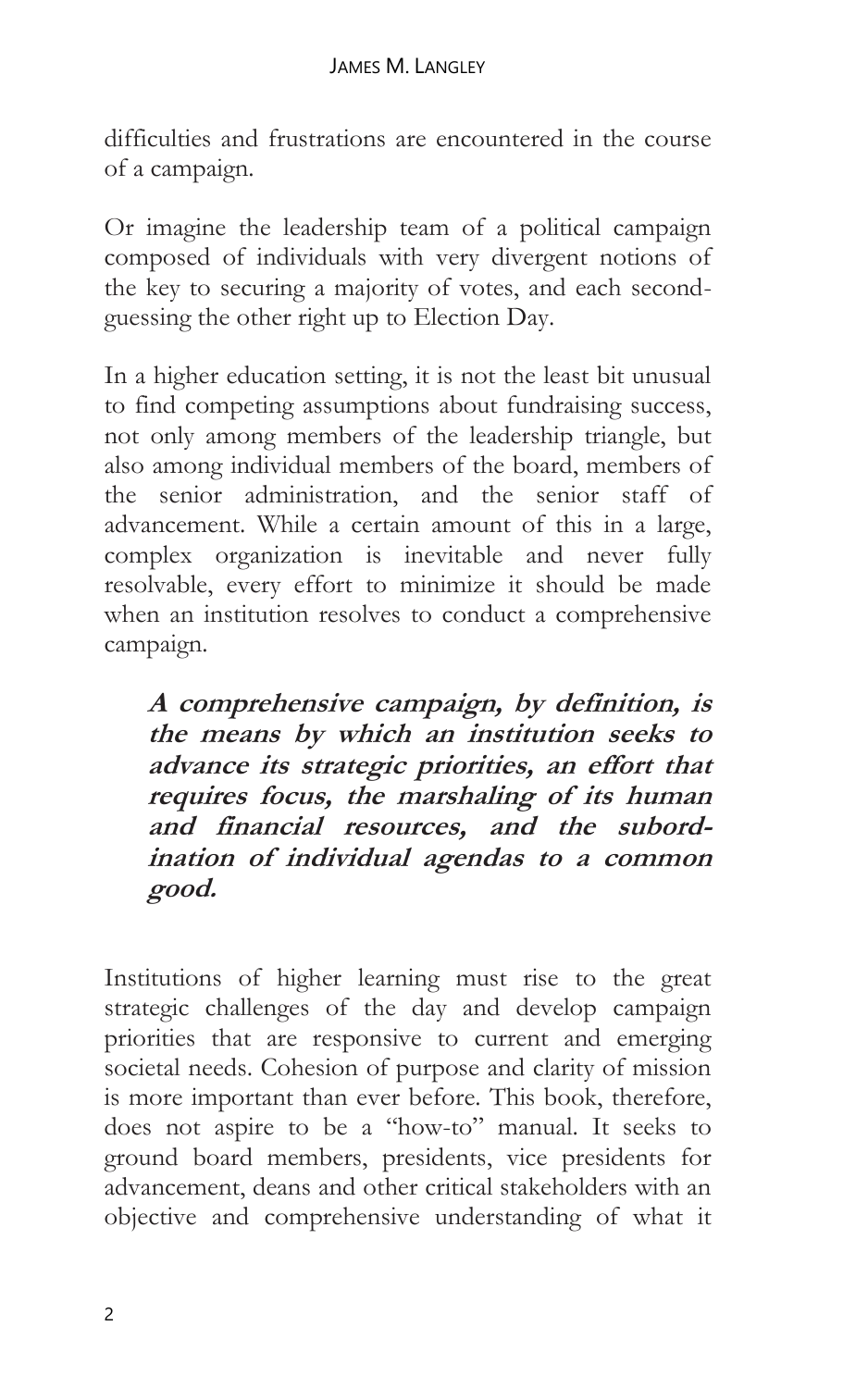takes to achieve higher levels of success in a campaign, and to sustain that growth well after the campaign is complete. In particular, it will review and elucidate under what conditions a comprehensive campaign should be considered, how it should be configured to align institutional competencies with societal needs and opportunities, how it can build and not deplete constituent strength, and why it must be conducted with the highest integrity.

Finally, it will call out, as no book before has done, the most constructive roles that boards (both governing boards and foundation boards) and individual board members can play in achieving these purposes, which are far greater and more strategic than the usual injunctions about "giving and getting." Indeed, greater optimization of a board's strategic oversight and individual board members' skills and experiences will be essential if institutions are to raise their game in these ever more challenging times.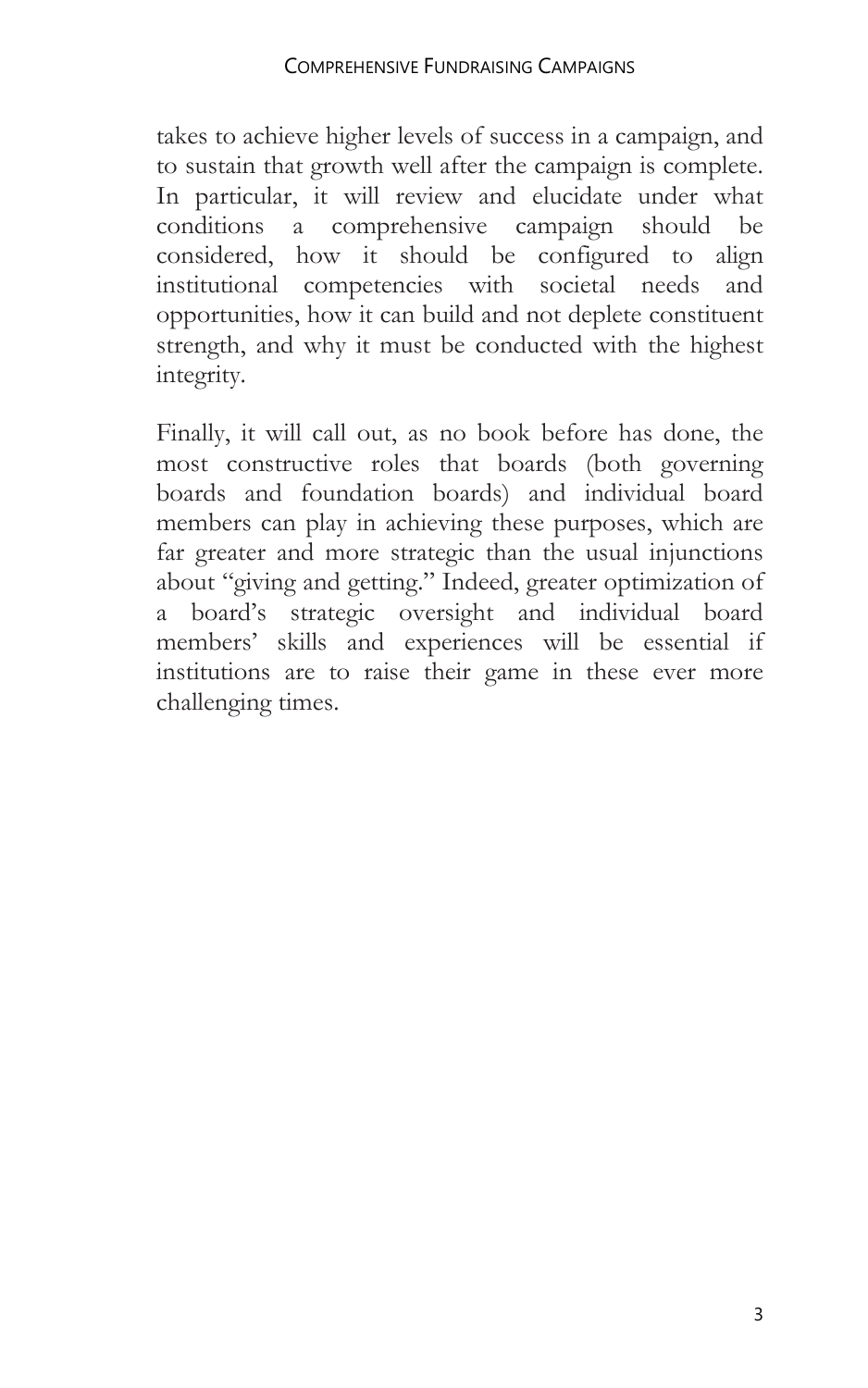# **A ROADMAP FOR THIS BOOK**

# Part 1: The Principles of Campaign Success

### **Introduction**

#### **Chapter I: So Much More Than Money**

Institutional planners are encouraged to avoid the trap of striving to reach dollar goals for their own sake and to focus far more of their efforts on defining where the receipt of private funds will produce a significant and lasting impact, not only on the quality of the institution, but in the lives of those it serves.

### **Chapter II: The Case of the Disappointing Results**

A fictional case study demonstrates why disappointing fundraising results are rooted in weak strategic planning and false assumptions, not in the tactical performance of one or more persons in campaign leadership positions.

#### **Chapter III: President, Vice President of Advancement, and Board: The Most Productive Division of Labor**

If a campaign is to reach its true potential, three key offices and the people leading them must have a unified grasp of the critical challenges ahead and the role that each must play in meeting them.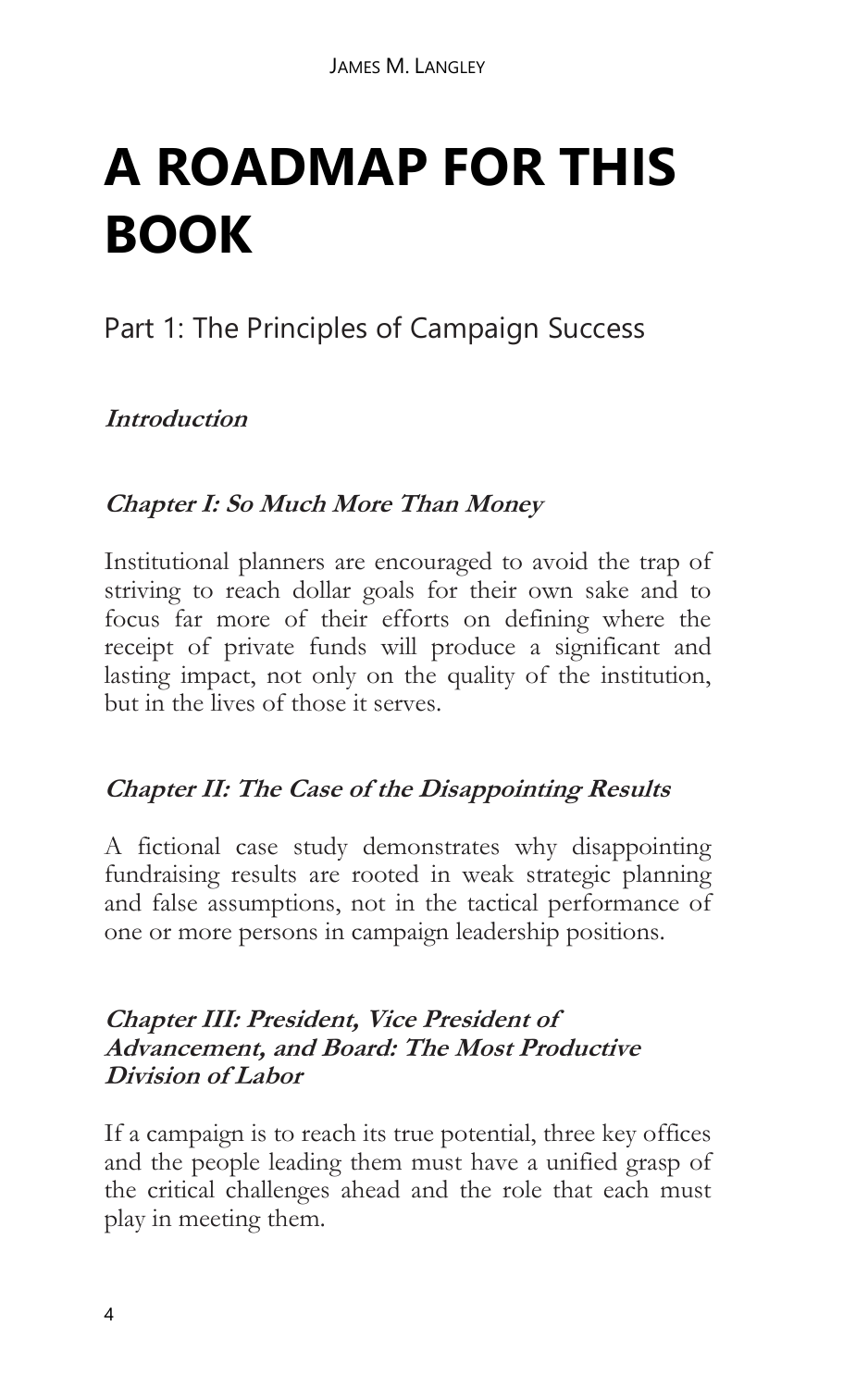# **Chapter IV: Imagining and Implementing Better Ways**

How to fully assess, in advance of a comprehensive campaign, an institution's fundraising potential by knowing how to measure the strength of the donor pipeline, the depth of constituent affiliation, the institution's ability to demonstrate greater agency through selected philanthropic investments, and institutional momentum.

# **Chapter V: Adapting to New Realities**

A detailed review of specific strategies and approaches that will allow institutional leaders to adjust to changing economic, demographic and sociological shifts and to conduct campaigns that are more consonant with new and emerging philanthropic realities.

# **Chapter VI: Making Effective Use of Campaign Counsel**

How to determine if your institution needs campaign counsel, and if so, what qualities, of the lead consult and the firm he or she represents, are most likely to complement your institution's strengths as well as compensate for any significant weaknesses.

# Sidebar: The Real Utility of a Case for Support

This section (pages 116-118) enumerates the building blocks of an effective case for support as well as the optimal process for assembling the initial draft, vetting it with key constituents, and using it as an interactive field guide.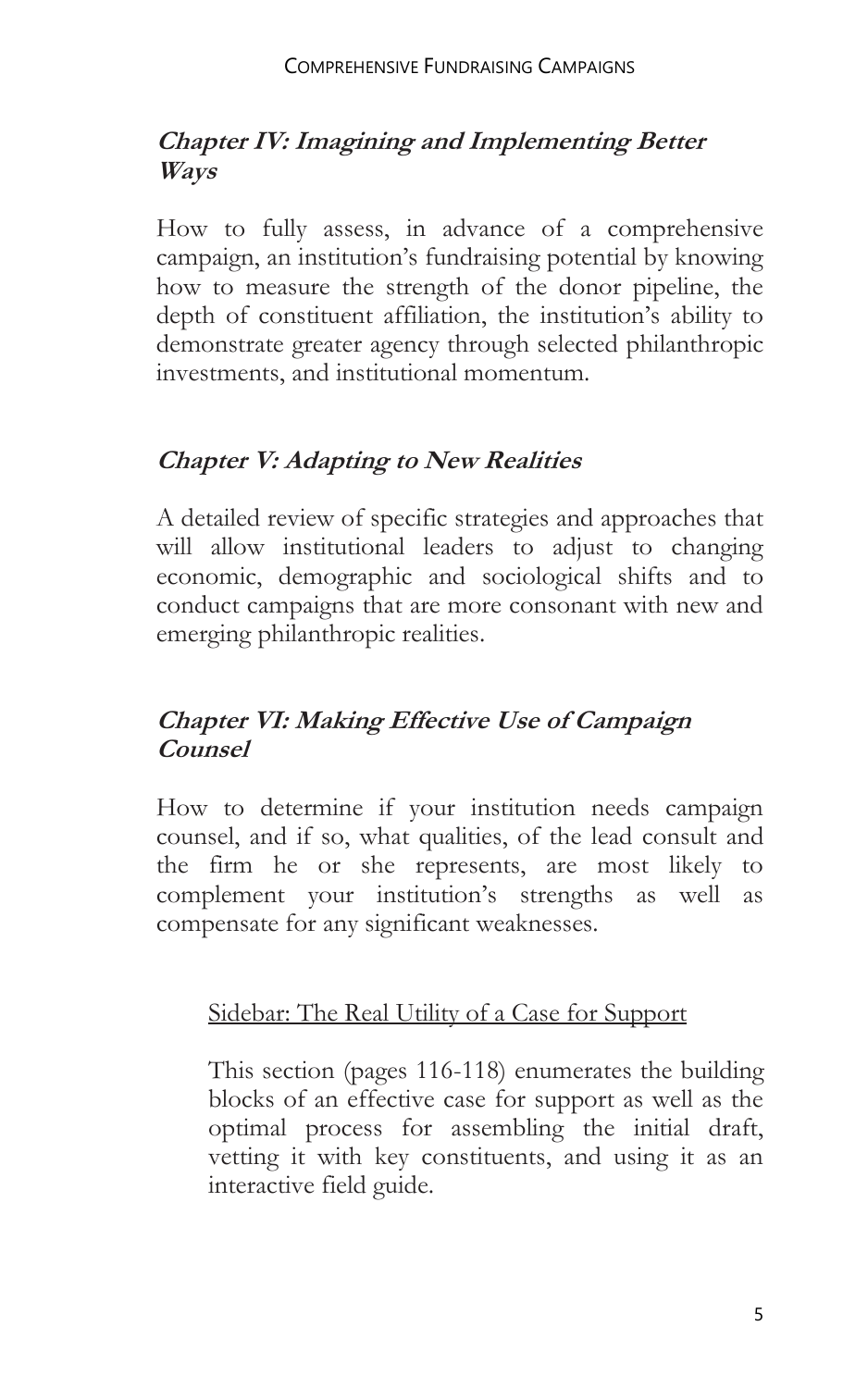# Part II: Organization and Execution

### **Chapter VII: From Planning to Implementation: The Role of the Board**

A checklist of what institutional leaders should be thinking, planning and doing as a campaign moves toward and into the first phase of tactical implementation.

### **Chapter VIII: The Comprehensive Campaign in Phases**

Describes the "emerging campaign" in seven key phases and contrasts this model with the more rigid "traditional campaign."

### **Chapter IX: The Practicalities of Campaign Planning**

The considerations that should go into projecting a campaign total, how to go about budgeting for a campaign, the means of identifying the best volunteers and the best way to leverage their talents, and why stewardship should be seen as one of an institution's highest strategic priorities.

# **Chapter X: Concluding Thoughts**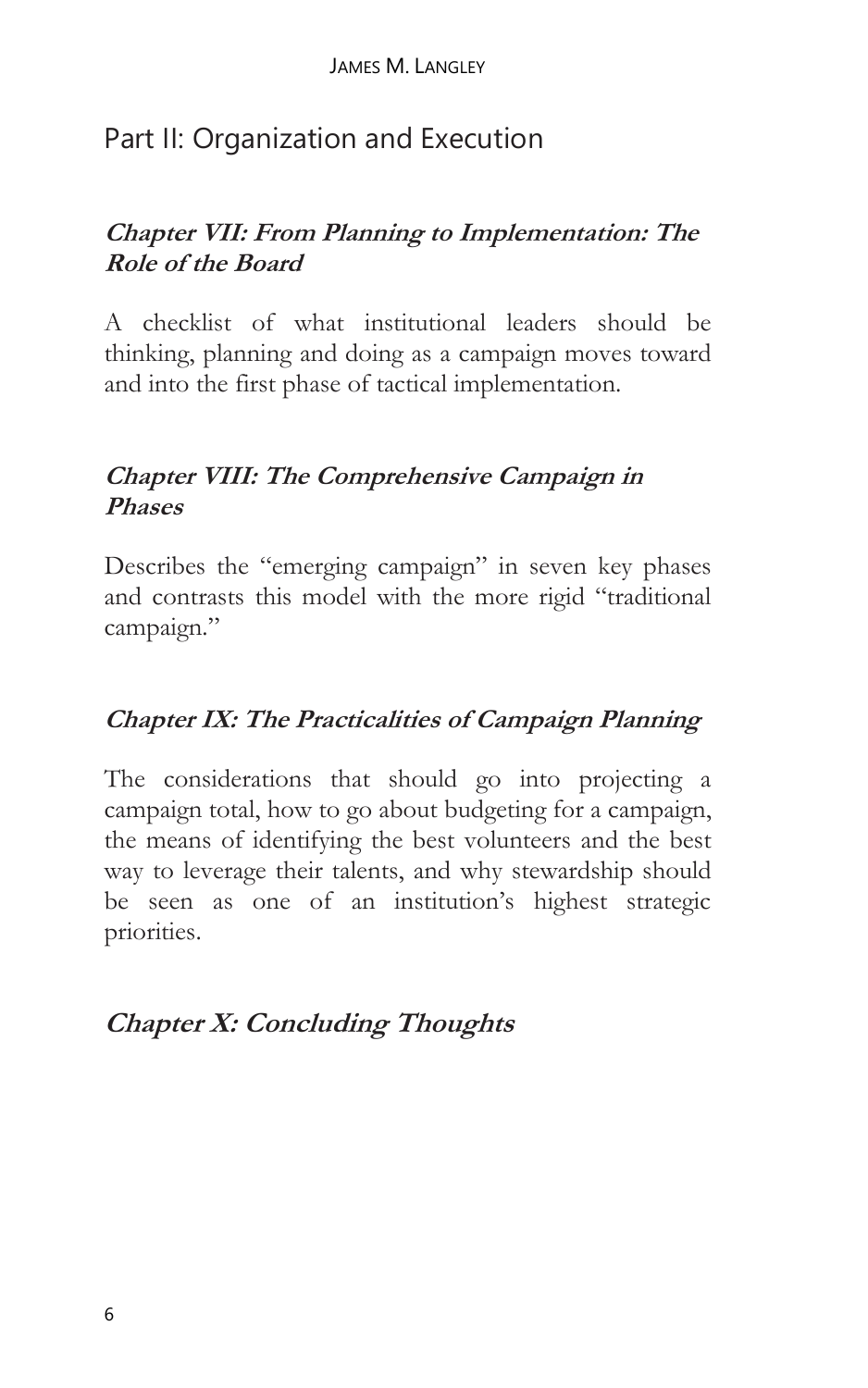# **PART 1: THE PRINCIPLES OF CAMPAIGN SUCCESS**

**What should a comprehensive campaign look like if it is to navigate these new realities, and under what circumstances is it appropriate or inappropriate to launch one?**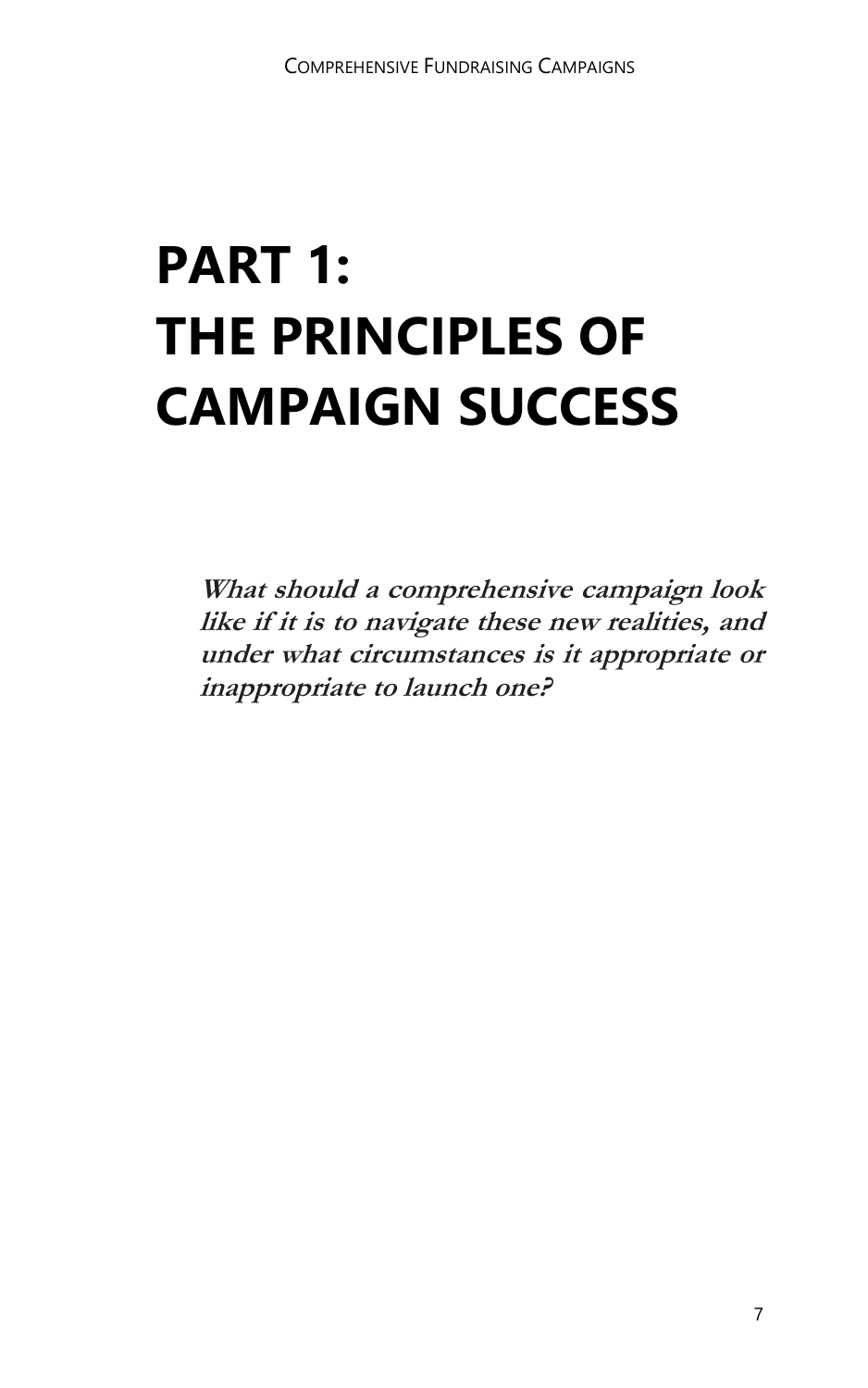#### JAMES M. LANGLEY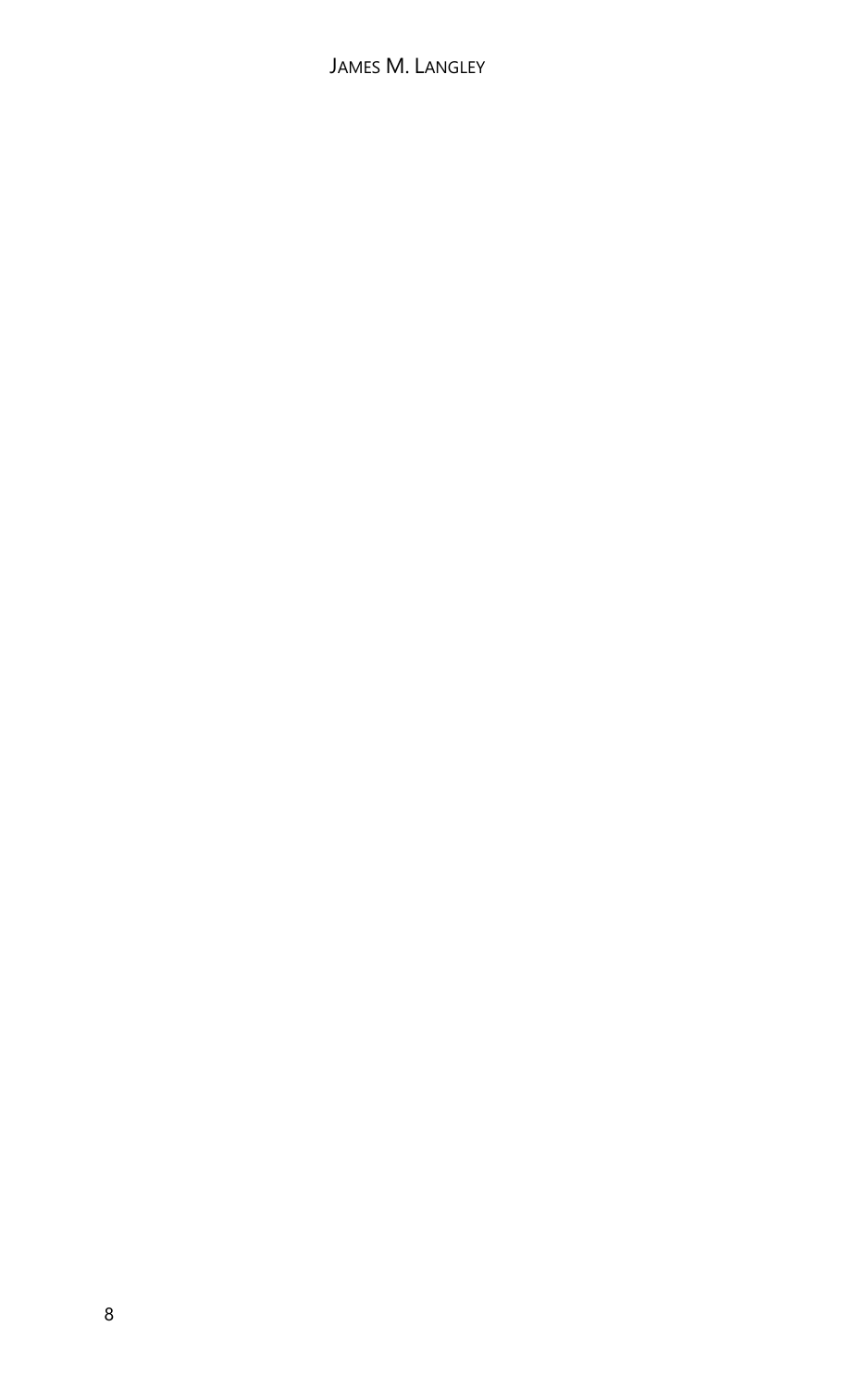# **INTRODUCTION**

Before World War II, college and university fundraising campaigns, as we know them today, were relatively rare. They were more modest in their aspirations, briefer in their duration, and most likely to be conducted only by elite private colleges.

Following that war, first veterans armed with their GI Bill payments and then the large number of children that generation produced, increased the demand for a college education. More campaigns were conducted and more emphasis was placed on capital improvements for the construction of new buildings and/or the renovation of old ones. These efforts became known as "capital campaigns." Private colleges turned to their alumni and other donors to meet these needs while public institutions relied on state support to achieve these purposes.

Then, in accordance with the first immutable law of nature, everything became more complex. Major public institutions, realizing they had a chance to shape their destinies and mitigate the vicissitudes of public funding, entered the campaign arena. As they engaged their alumni about the institution's greater potential, they realized that campaigns could be employed to encourage support for a variety of purposes and to attract support from a variety of sources including independent philanthropists, foundations, and corporations. As donors were given more choices, philanthropic dollars began to flow toward people (students and faculty) and programs, and away from capital improvements. The term capital campaign, therefore,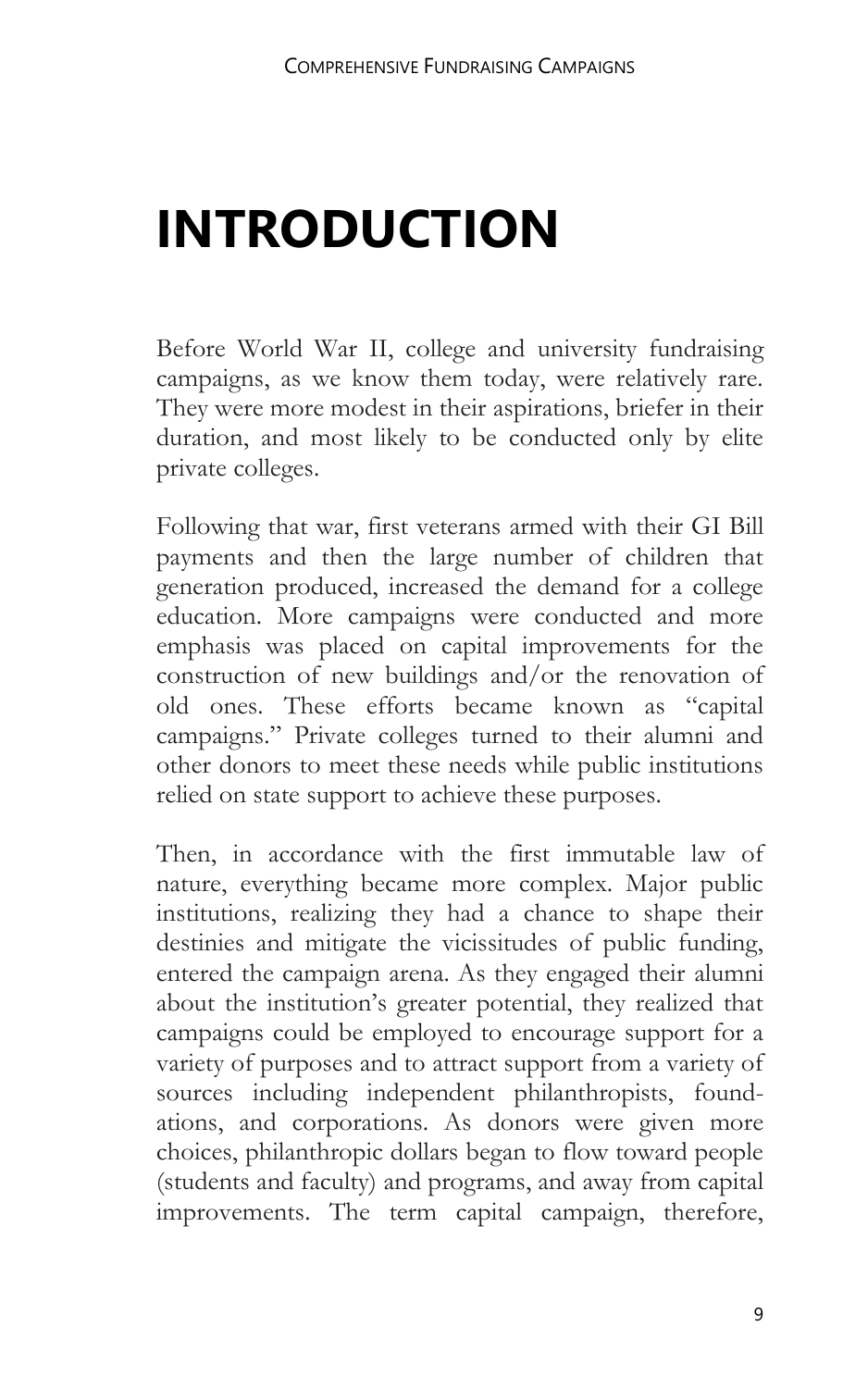increasingly became a misnomer. The search for a more appropriate term found what seemed to be a more accurate rubric: the "comprehensive" campaign. All was right with the world, but only for a short while.

Comprehensive—a term employed to convey a set of strategic objectives by which an institution's mission could be advanced—came to be interpreted in a variety of ways, including counting everything from every source as part of the campaign, whether or not the gift was given in support of campaign objectives. Internal stakeholders began to assume the campaign must mean "something for everyone" or "everything we can think of."

As campaigns became more common, pursued ever-larger totals, and routinely met with success, it became all too easy for many board members and university officials to believe there was an endless amount of private support available for the asking. In the heady days of a strong economy and record levels of giving each year, rigorous strategic planning fell out of fashion. It was replaced by long lists of what could be done with more money, usually in the name of academic excellence, which would take the institution to the "next level."

# **In the heady days of a strong economy and record levels of giving each year, rigorous strategic planning fell out of fashion.**

This increasing drumbeat for more donations, backed only by broad rhetoric and imprecise promises, led to higher levels of donor fatigue and lower levels of alumni support. As the grip of the Great Recession was felt more acutely by larger swaths of society and as more alumni spent a large portion of their disposable income on repaying student loans, even the most loyal donors began asking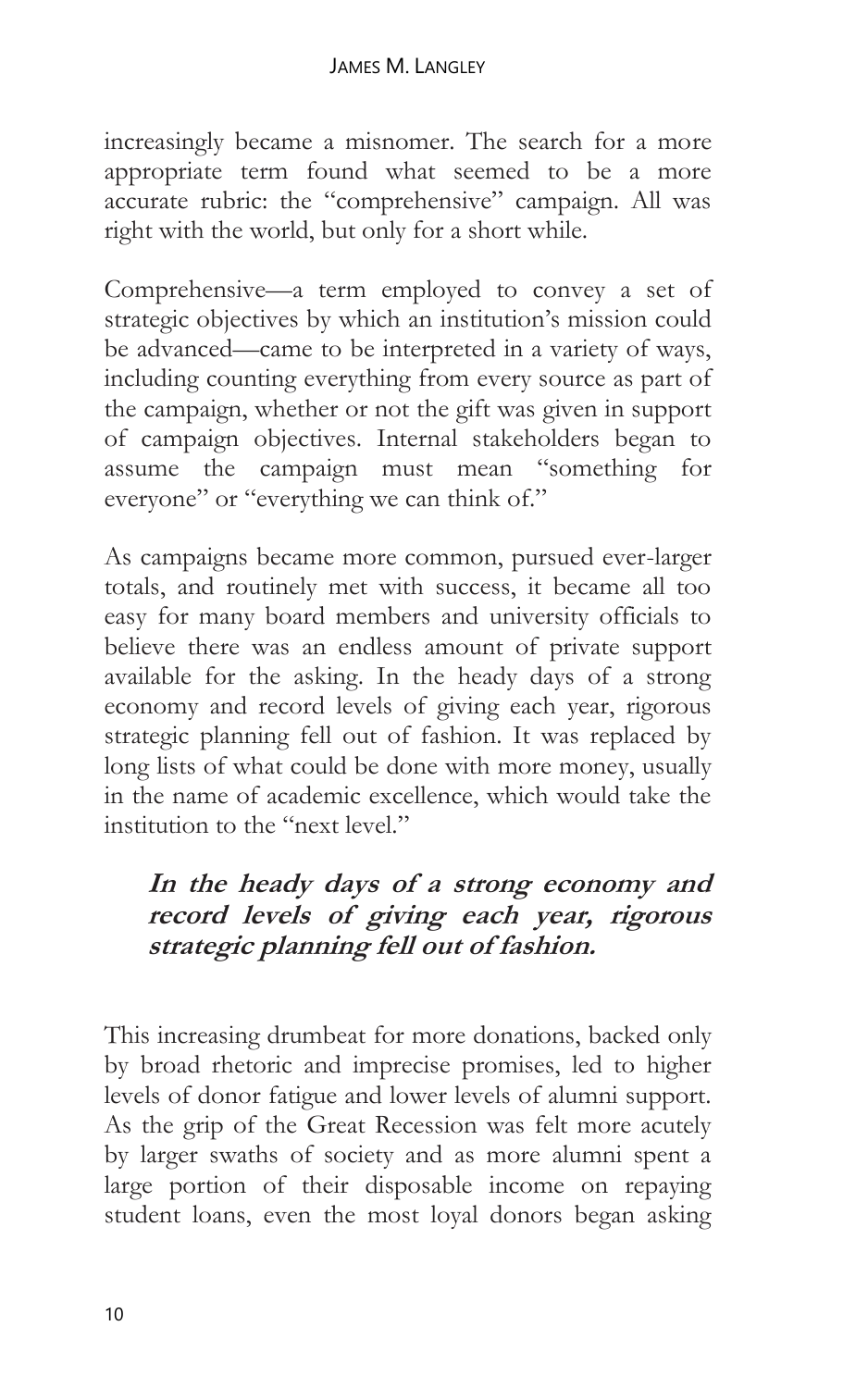hard questions and pushing back against broadly stated cases for support. At the same time, younger alumni began wondering if their alma maters were the most legitimate claimants for their philanthropy.

What, then, should a comprehensive campaign look like if it is to navigate these new realities, and under what circumstances is it appropriate or inappropriate to launch one?

College and university leaders must know what evidence to weigh before approving the additional expense of a campaign and, if one is warranted, how the institution can design and implement a campaign that optimizes its singular strategic potential given its history, core competencies, special circumstances, and unique assets. The material provided in this book will help those leaders ask the right questions; understand how to make the most effective contributions of time, talent, and treasure; and assess institutional fundraising effectiveness.

The generic campaign of the past few decades—in which institutions spent seven to 10 years in the field to secure funding for a wish list of projects, often celebrating the dollars raised more than the institutional purposes achieved or the societal services rendered—appears increasingly inefficient and ill-designed to navigate evermore challenging realities, including lessening interest among potential donors. Yet the pursuit of private support, above and beyond the results it yields, keeps an institution in touch with its constituents, causes its leaders to listen, challenges their thinking, and helps them adjust to changing realities.

Let us explore, therefore, the design of a better campaign vehicle. The times demand it. Higher learning is critical to the expansion of opportunity, which has everything to do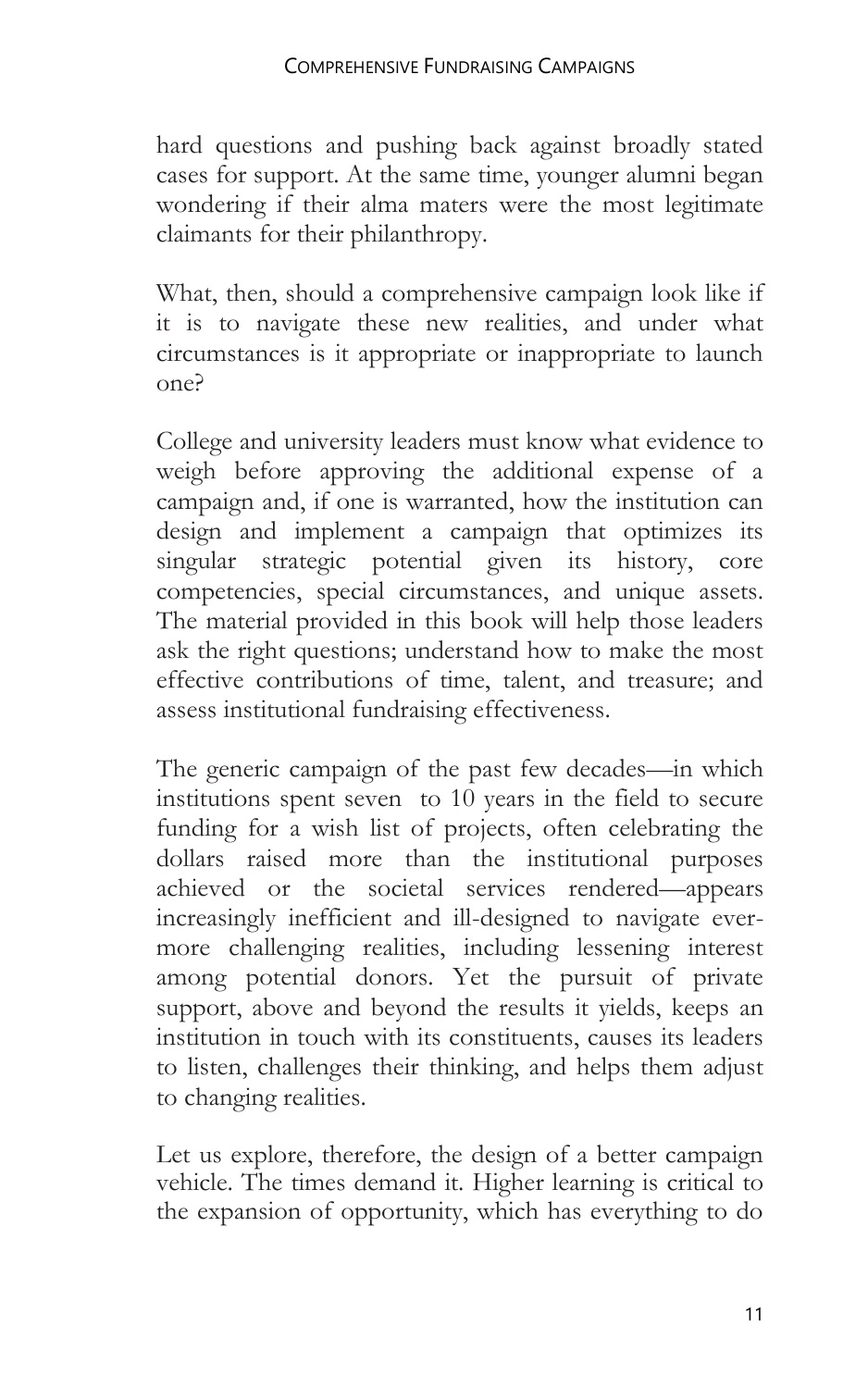with a higher functioning economy, a more cosmopolitan culture, and a more vibrant democracy. The missions of our colleges and universities need to be advanced in more relevant and sustainable ways. The comprehensive campaign is a means of doing so, but the vehicle cannot be built on the assumptions of the past; it must be designed to navigate new realities and to demonstrate how it will make the institution most responsive to greater societal needs.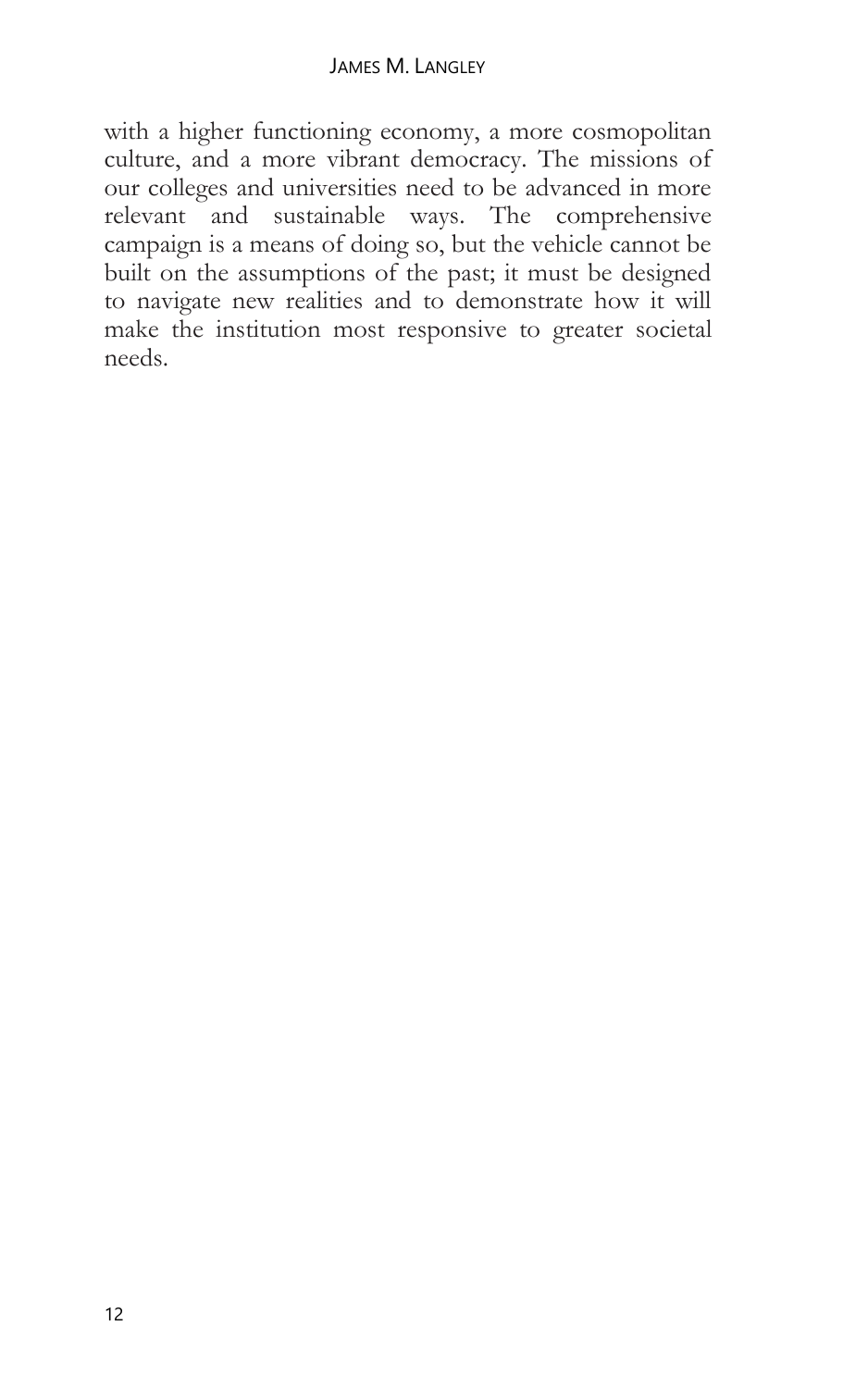# **CHAPTER I: SO MUCH MORE THAN MONEY**

We are fortunate to live in a philanthropic culture in which a significant portion of our citizenry feels obliged to give of their time, talent, and treasure to improve the human condition. The truly philanthropic give a percentage of their earnings or wealth, no matter what. If they benefit from an expanding economy or good financial fortune, they give more. If they suffer from a contracting economy or a loss of wealth, they give less. Yet, remarkably, they continue to give. Donors, upon considering the fine work done by our institutions of higher learning, have risen to their calls many times. In fact, one hardly ever hears about a campaign that did not reach its goal in the requisite time.

**The truly philanthropic give a percentage of their earnings or wealth, no matter what. Loyal, grateful alumni have been, far and away, higher education's greatest source of financial support.**

Higher education has achieved wider margins of excellence thanks to the awe-inspiring generosity of so many alumni, parents, friends, foundations, and corporations. In turn, higher education has converted that investment into greater societal gain by widening the circle of opportunity, fueling upward mobility, enriching culture, advancing science and technology, remediating suffering, inspiring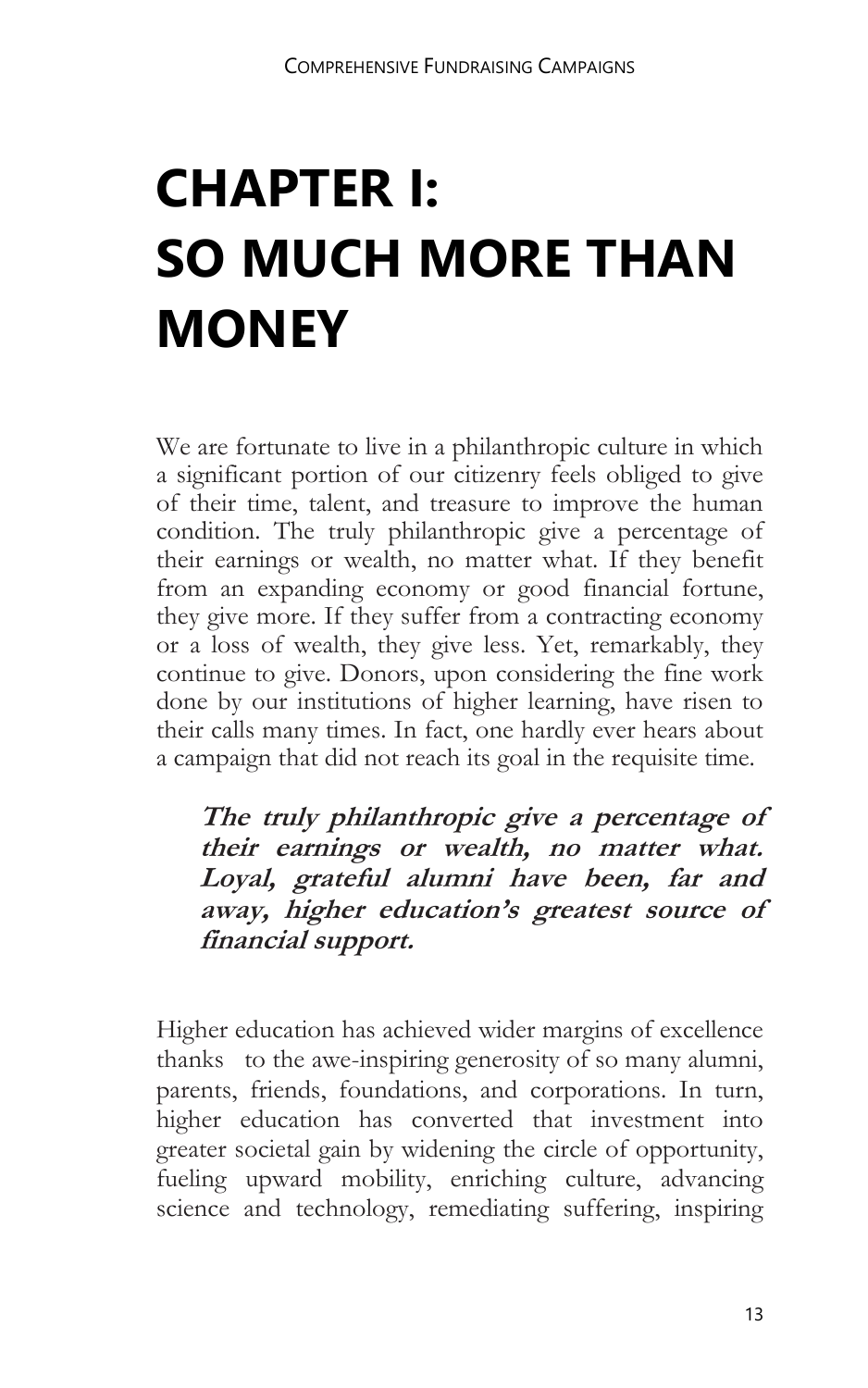innovation, and enriching the human condition in so many ways.

Yet as more institutions have launched more campaigns, success has become an increasingly relative term. Not every institution that announced it has raised \$100 million, for instance, achieved that result in the same number of years as others did or financed the campaign at a similar level or converted dollars raised to similar institutional or societal gains. In a sampling of 10 institutions, public and private, that claimed to have raised that amount or more in the past decade, we see very different phenomena at work.



Taking a closer look:

- Three institutions reached that mark in five years of campaigning, four in seven years, two in 10 years, and one in 11 years.
- Two institutions raised 70 percent to 75 percent of that total for the stated purposes of the campaign, while three raised 60 percent to 70 percent for the original targets. Two others raised 50 percent to 60 percent of their totals for the original goals, while two others fell in the 40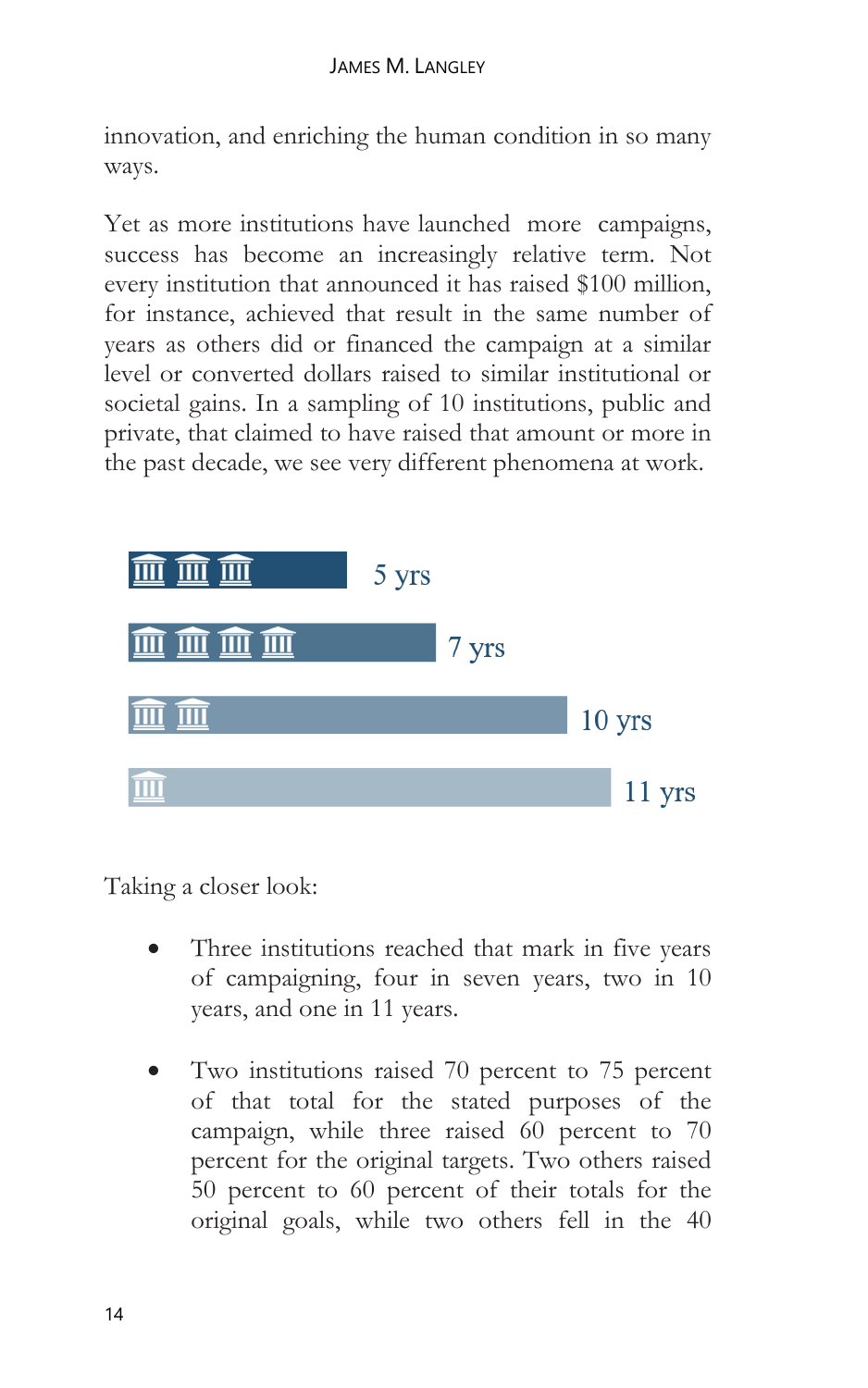#### COMPREHENSIVE FUNDRAISING CAMPAIGNS

percent to 50 percent range, and one raised less than 40 percent of its total for the designated purposes.

- Two institutions raised the requisite amount for designated capital improvements; three fell short by 20 percent or less; two by 30 percent or less; one by 40 percent or less; one by 50 percent or less; and one didn't even get close.
- Four institutions raised sufficient funds for new centers or institutes to allow those entities to be self-sufficient for a decade or more. Two incurred institutional obligations by accepting endowment gifts of \$5 million that provided only 80 percent of the annual operating costs of the desired centers or institutes. Two had endowments whose earnings covered 50 percent of the annual costs, and two obligated the institution to match the \$250,000 in earnings from those endowments each year from their precious unrestricted funds to keep the centers afloat.
- Three reached their \$100 million total by counting only irrevocable deferred gifts from donors who were 70 years of age or older; three also included revocable deferred gifts from donors in the same age group; two included both revocable and irrevocable gifts at face value for all donors over 60; and two counted everything, including insurance policies at full face value for everyone regardless of age.
- Two reached that total by spending 10 percent or less on fundraising overhead; two spent 20 percent or less; four spent 30 percent or less; and two spent 40 percent or less (and all of them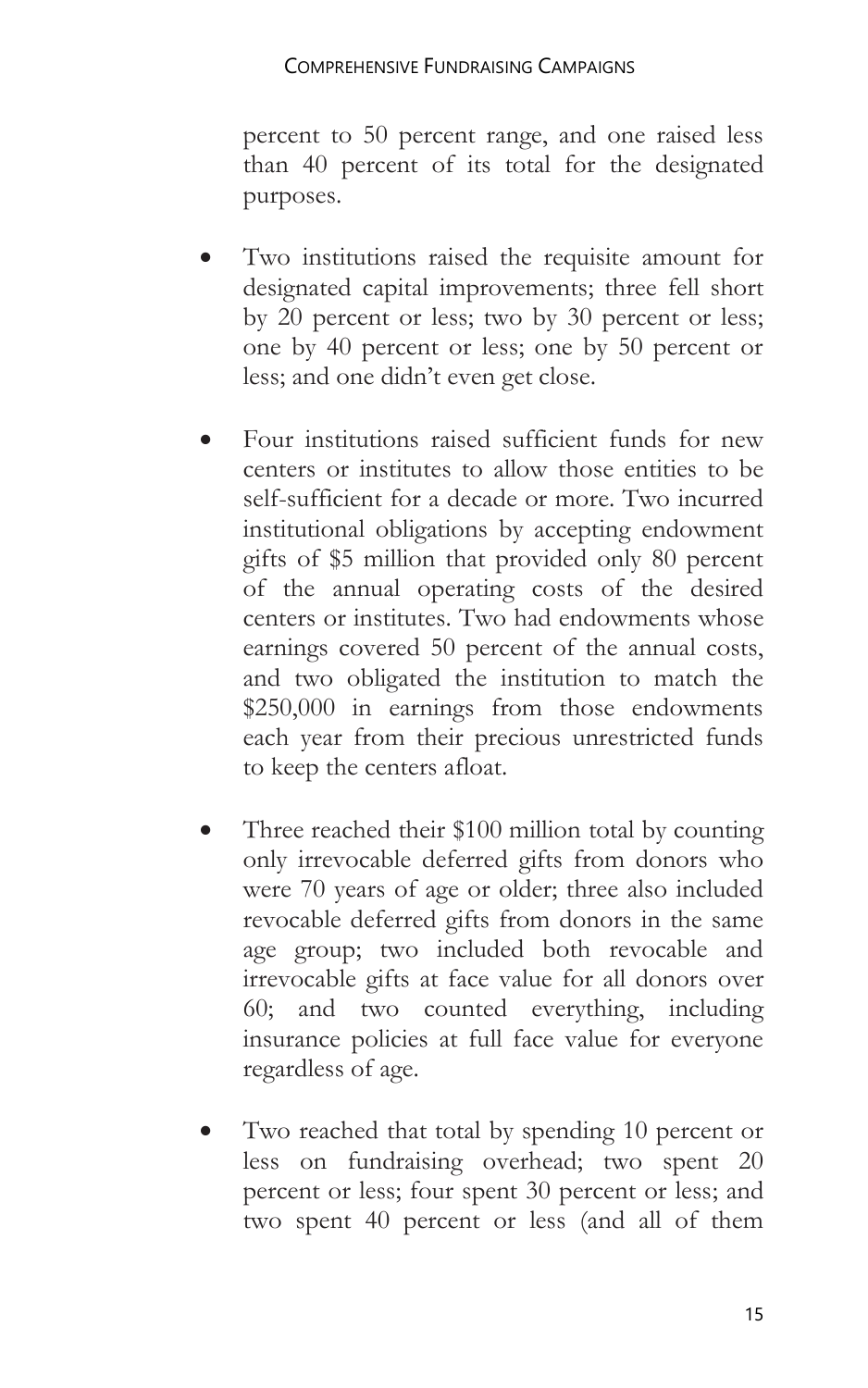understated and/or underestimated their real costs).

• One institution's alumni participation rate increased by more than 1 percent over the life of the campaign; two saw their alumni participation rate decrease by an average of less than 1 percent; four institutions' decreased by less than an average of 2 percent; and three institutions' decreased by 3 percent or more (all but one of which reported "dollars up, donors down" each year).

All of these institutions declared victory for having achieved the same lofty goal of \$100 million. Yet the celebration masked subtle but disturbing trends that have persisted in their respective cultures and across the landscape of higher education over the previous two decades. These included the following:

- **Dollars up, donors down**: campaign successes became increasingly dependent on large gifts and mega-gifts given by relatively few donors;
- An almost 50-percent decline in the **volume of total alumni giving** annually (according to a Johnson, Grossnickle, and Associates study of data from the "Voluntary Support of Education" report); and
- The loss of philanthropic support from **"Millennials"**: only one- third of the members of this generation believe that their alma maters are deserving of their philanthropic support, according to a 2014 *Chronicle of Philanthropy* study.